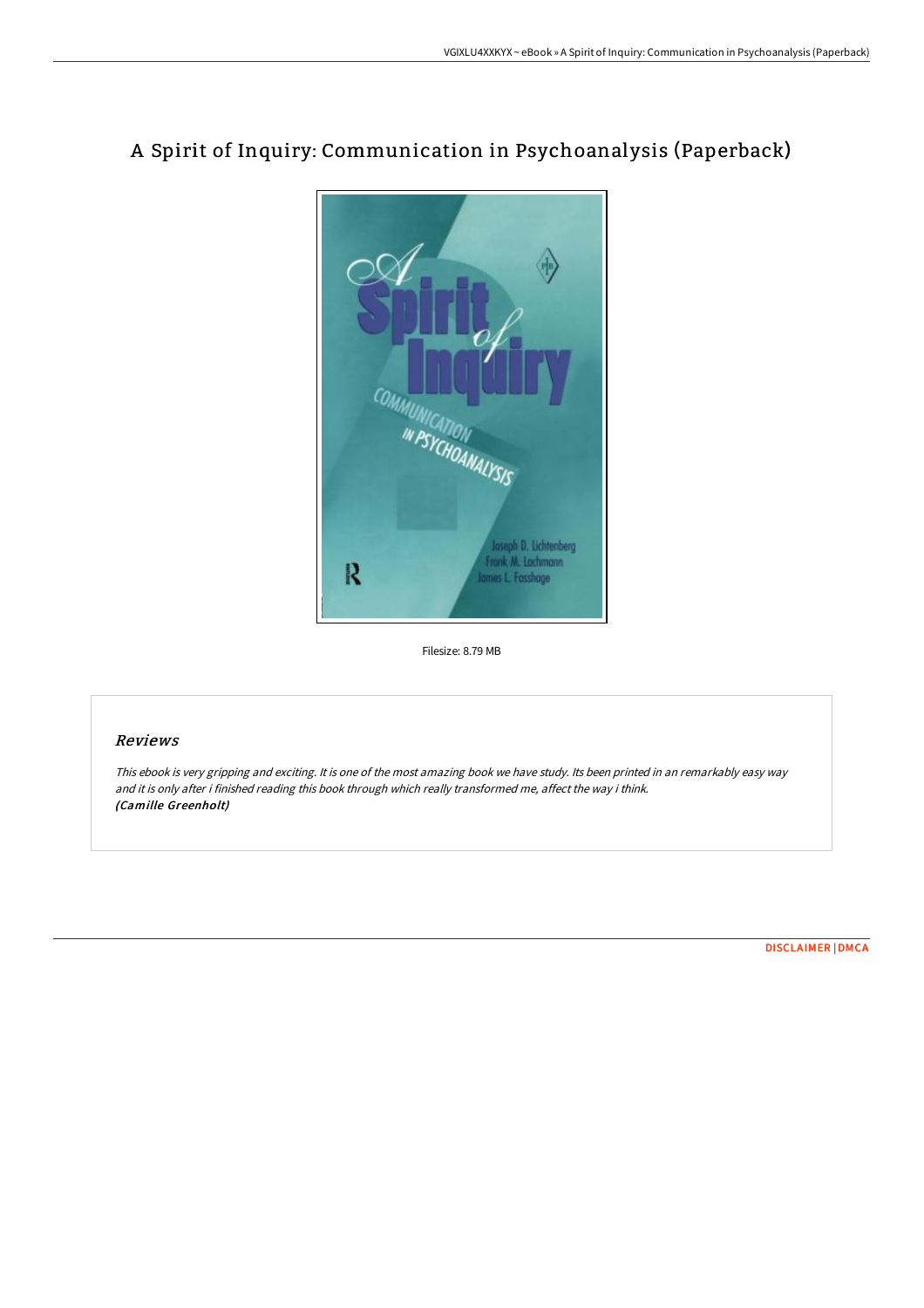#### A SPIRIT OF INQUIRY: COMMUNICATION IN PSYCHOANALYSIS (PAPERBACK)



**DOWNLOAD PDF** 

To save A Spirit of Inquiry: Communication in Psychoanalysis (Paperback) PDF, please follow the web link below and download the file or gain access to other information that are related to A SPIRIT OF INQUIRY: COMMUNICATION IN PSYCHOANALYSIS (PAPERBACK) book.

Taylor Francis Ltd, United Kingdom, 2014. Paperback. Condition: New. Language: English . Brand New Book \*\*\*\*\* Print on Demand \*\*\*\*\*.Thoroughly grounded in contemporary developmental research, A Spirit of Inquiry: Communication in Psychoanalysis explores the ecological niche of the infant-caregiver dyad and examines the evolutionary leap that permits communication to take place concurrently in verbal an nonverbal modes. Via the uniquely human capacity for speech, the authors hold, intercommunication deepens into a continuous process of listening to, sensing into, and deciphering motivation-driven messages. The analytic exchange is unique owing to a broad communicative repertoire that encompasses all the permutations of day-to-day exchanges. It is the spirit of inquiry that endows such communicative moments with an overarching sense of purpose and thereby permits analysis to become an intimate relationship decisively unlike any other. In elucidating the special character of this relationship, the authors refine their understanding of motivational systems theory by showing how exploration, previously conceptualized as a discrete motivational system, simultaneously infuses all the motivational systems with an integrative dynamic that tends to a cohesive sense of self. Of equal note is their discerning use of contemporary attachment reseach, which provides convincing evidence of the link between crucial relationships and communication. Replete with detailed case studies that illustrate both the context and nature of specific analytic inquiries, A Spirit of Inquiry presents a novel perspective, sustained by empirical research, for integrating the various communicative modalities that arise in any psychoanalytic treatment. The result is a deepened understanding of subjectivity and intersubjectivity in analytic relationships. Indeed, the book is a compelling brief for the claim that subjectivity and intersubjectivity, in their full complexity, can only be understood through clinically relevant and scientifically credible theories of motivation and communication.

B Read A Spirit of Inquiry: [Communication](http://www.bookdirs.com/a-spirit-of-inquiry-communication-in-psychoanaly.html) in Psychoanalysis (Paperback) Online  $\mathbf{r}$ Download PDF A Spirit of Inquiry: [Communication](http://www.bookdirs.com/a-spirit-of-inquiry-communication-in-psychoanaly.html) in Psychoanalysis (Paperback)